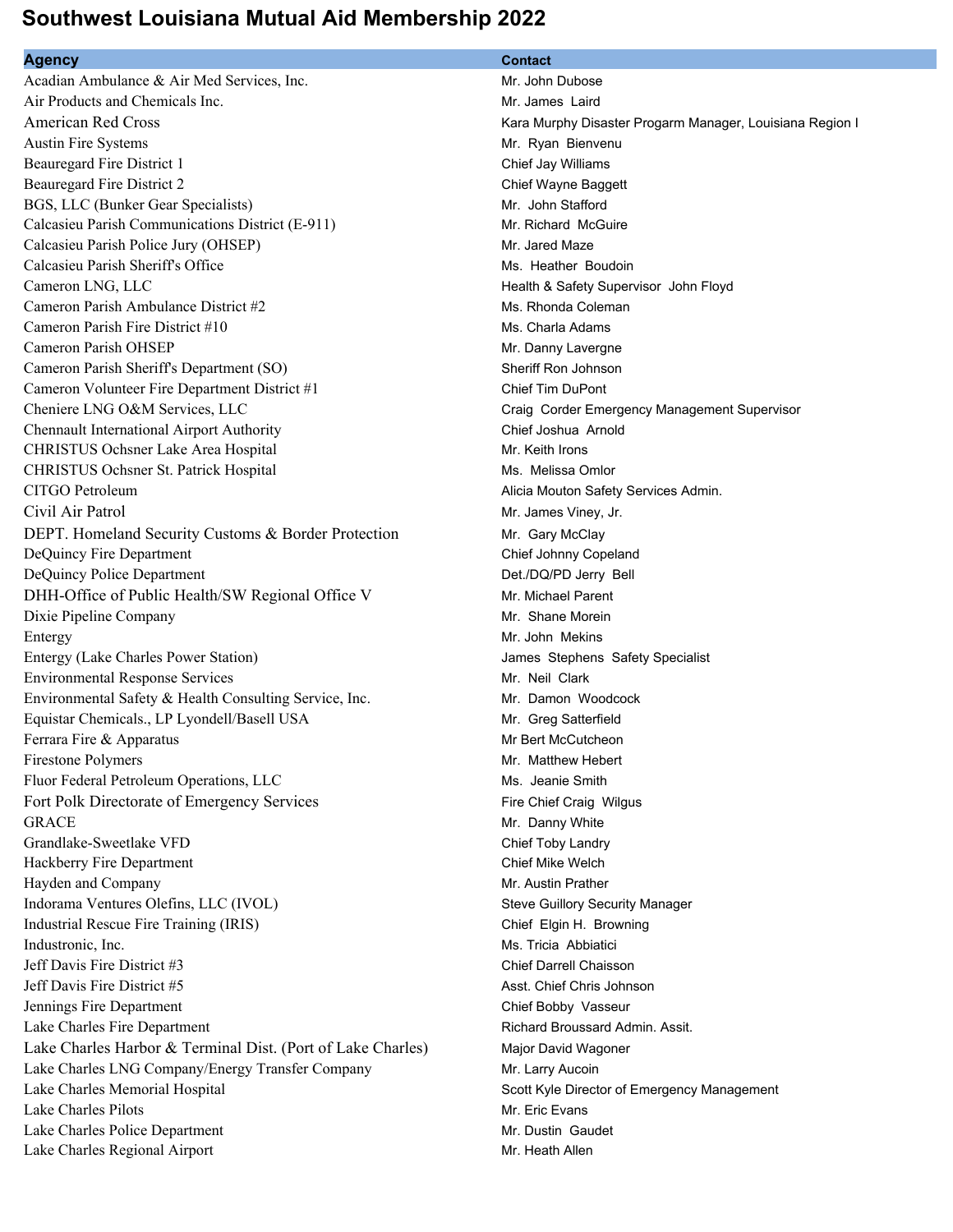Lonza Group Ltd **Mark Kern Plant Manager** Mark Kern Plant Manager Lotte Chemical USA Michael Estes Emergency Response Advisor/Fire Protection Louisiana Army National Guard 3rd BN 156th IN CPT. Kevin Pickering Louisiana DEQ Mr. Rene Guilbeaux Louisiana Pigment **Dean Lappe Safety Coordinator Dean Lappe Safety Coordinator** Louisiana Radio Communications Mr. Perry Vincent Louisiana State Police Hazmat TFC John Porter Louisiana State Police Troop D TFC David Lonkowski Louisiana Wildlife & Fisheries Capt. Jesse Savoie Capt. Jesse Savoie LSU Eunice Mr. Noah West LSU Fire & Emergency Training Institute Mr. Dan Wallis McNeese State University Police Department Lieutenant Pedro Vazquez McNeese State University/Institute for Industry/Education CollaborationMr. Nikos Kiritsis National Weather Service **Mr. Roger Erickson** Mr. Roger Erickson Phillips66 Chris A. Dailey Safety & Emergency Response Team Lead PPG Butch Davis EH&S Safety Representive S & S Sprinkler Company and Security and Security and Security Architecture Mr. Russell Guidry Safe Rescue, LLC Ms. Christy Bellomy Salvation Army Richard M. Watts Corps Officer/Lieutenant SASOL North America, Inc. Same Scott Tyler Safety, Security, Emergency Response Scott Tyler Siddons-Martin Emergency Group, LLC Mr. Kirk Givler Sulphur Fire Department **Chief Dan Selph** Chief Dan Selph Sulphur Police Department Chief Lewis Coats SWLA Convention & Visitors Bureau Ms. Cindy Johnson SWLA Safety Council **Ms. Heidi Flick** Ms. Heidi Flick TDC, LLC **TOP**, LLC **TOP**, LLC Tellurian Inc./Driftwood LNG Ms. Heather Hohensee Texas Butylene Chemicals (TPC Group) Ms. Christina Clifton Topsy Volunteer Fire Department Ward 9 District 7 Chief Michael Fontenot Triangle Rescue Standby Services, Inc. Mr. Ron McAnelley U.S. Border Patrol No. 1999 and Mr. Jim Bowers No. 1999 and Mr. Jim Bowers No. 1999 U.S. Coast Guard **Randy Scott Port Security Specialist/Marine Safety Unit LC** U.S. Coast Guard Auxiliary, Lake Charles Detachment Mr. David Phillips U.S. Department of Justice Federal Bureau of Investigation **(FBI)** Special Agent Brett Sulliven U.S. Fish & Wildlife Service (Federal) Mr. Jon Westerby Vallen Distribution, Inc. Slade Melancon Field Account Specialist Victaulic Bermad Technologies and the state of the Mr. Reid Brian Vinton Fire Department **Chief Chris** Vice Ward 1 Fire Prot. District 1 (Moss Bluff) Chief Kent Buller Ward 2 Fire Prot. District 1 (Bell City) Chief David Guidry Ward 4 Fire Prot. District 2 (Carlyss) Chief Mark Ware Ward 4 Fire Prot. District 4 (Houston River) Chief Dean Lappe Ward 5 Fire Prot. District 1 (Starks) Ms. Catherine Barks Ward 6 Fire Prot. District 1 Chief Todd Parker Ward 7 Fire Prot. District 1 (Edgerly/Toomey) Chief Tom Berry Ward 8 Fire Prot. District 1 (Iowa) Chief Sonny Ward 8 Fire Prot. District 2 (LeBleu) Chief Phillip Keller Welsh Fire Department Chief John Hall West Calcasieu Cameron Hospital **Georgia Cameron Constant Capela** Geoff Landry Director/Emergency Management Westlake Chemical "North" Chris Matte Area Supervisor (ERT Lead) Westlake Chemical "South" Newstake Chemical "South" Kevin Boyette Fire Chief, Superintendent-Safety & Emergency Response Westlake Fire Department Chief Jonathan Duff Chief Jonathan Duff Westlake Petrochemicals Corp. **Mr. Richard Jordan** Mr. Richard Jordan Westlake Police Department Chief Chris Wilrye Chief Chris Wilrye